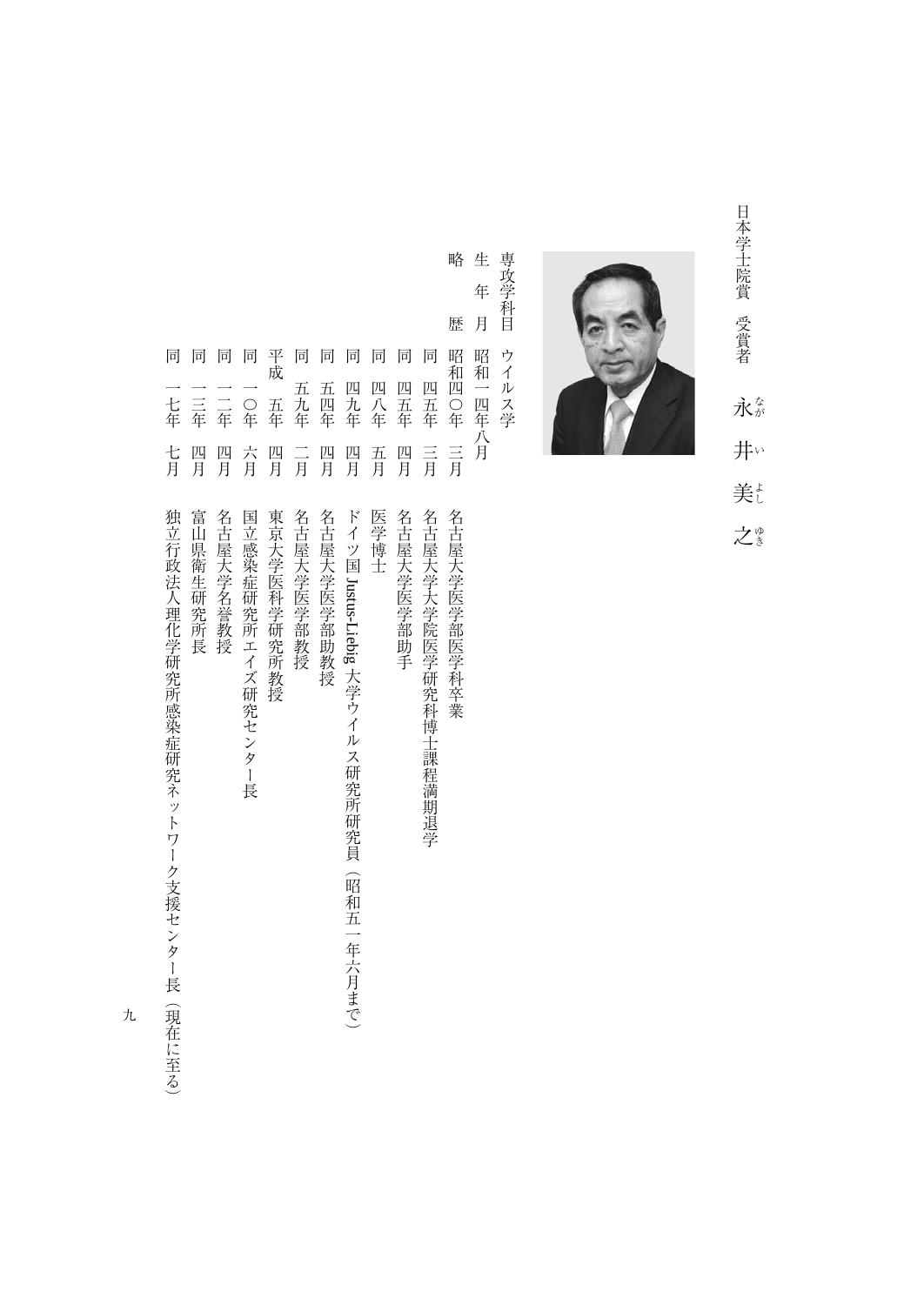| た。<br>永<br>井<br>:氏は、<br>同じパラミクソウ<br>$\lambda$<br>ルス<br>科<br>のNDVを用<br>い、<br><b>NOV</b>                                                                         |
|----------------------------------------------------------------------------------------------------------------------------------------------------------------|
| ル<br>ス<br>の<br>F<br>糖蛋白質がトリ<br>プシン<br>で切断され<br>ることが<br>必要とされ<br>$\tau$<br><mark>ر</mark> با                                                                    |
| 培養細胞系で増殖<br>したセ<br>$\checkmark$<br>ダ<br>$\vec{\mathcal{A}}$<br>ゥ<br>$\vec{\mathcal{A}}$<br>ル<br>ス<br>$\mathcal{O}$<br>感染性発現<br>ĺΞ<br>Ϊţ<br>$\lambda$<br>ゥ<br>イ |
| $\widehat{1}$<br>パラミク<br>ソウ<br>イルス<br>病原性の<br>宿主プロテア<br>ーゼ依存性の発見                                                                                               |
| した。<br>永<br>并氏<br>の<br>業績<br>Ϊť<br>以<br>$\bar{\bm{\mathsf{T}}}$<br>$\overline{O}$<br>四項目<br>に集約される<br>$\circ$                                                  |
| 究に<br>お<br>r y<br>ζ<br>ゥ<br>$\mathcal{A}_{\mathcal{A}}$<br>$J\mathcal{V}$<br>ス<br>八糖鎖<br>の機能解析という新<br>L<br>$\sqrt{ }$<br>研究側面を展開                               |
| Ŋ<br>組<br>み<br>得る<br>$\mathcal{N}_{\mathcal{C}}$<br>ク<br>タ<br>$\,$ $\,$<br>とし<br>ての可能性を提示<br>L<br>た。<br>さらに、<br>工<br>イズ<br>研                                   |
| イウイ<br>$J\mathcal{V}$<br>ス<br>ベクター<br>を開発<br>Ļ<br>今後の先端医療に新<br>た<br>な視点から取                                                                                     |
| 位置づ<br>け<br>した。<br>$\tilde{\phantom{a}}$<br>$\mathcal{O}$<br>系を足場として、<br>新しい<br>作用基盤<br>に立つ<br>七<br>$\checkmark$<br>ダ                                          |
| 立し、<br>ウイ<br>ル<br>ス<br>$\mathcal{O}$<br>必須遺伝子とアクセ<br>チ<br>リー遺伝子の機能を明確<br>ÏΞ                                                                                    |
| らに、<br>セン<br>$\overline{z}$<br>イウ<br>$\mathcal{X}$<br>ル<br>スを用<br>W<br>た<br>IJ<br>バ<br>$\,$ $\,$<br>ス<br>ジェネテ<br>$\mathcal{A}$<br>ク<br>ス<br>の<br>系を確           |
| とし<br>$\tilde{\zeta}$<br>パラミク<br>ソ<br>ゥ<br>$\lambda$<br>ルス病原性発現<br>の分子基盤を<br>解明<br>Ü<br>た。<br>さ                                                                |
| 1<br>カ<br>ッ<br>ス<br>ル<br>病<br>ウイ<br>$J\overline{V}$<br>ス<br>(NDV)とセンダ<br>イウイ<br>$J\mathcal{V}$<br>スを主な<br>研究対象                                                 |
| 永井美之氏はパラミクソウイ<br>ルス科<br>の代表的ウイ<br>ルスであるニュ                                                                                                                      |
|                                                                                                                                                                |
| べ<br>ク<br>タ<br>Ì<br>の<br>創<br>世<br>に<br>対する<br>授賞審査要旨                                                                                                          |
| ル<br>ス<br>病<br>原<br>性<br>の分子基<br>盤<br>の<br>解<br>明と新<br>規<br>発<br>頊                                                                                             |
| 医学博士永井美之<br>!氏<br>の<br>「パラミク<br>ソ<br>ウ<br>$\overline{\Lambda}$                                                                                                 |

| 増殖と病原性の理解                                                                                                                                                                                                                                                                                                                                                                                                                                                                                   |
|---------------------------------------------------------------------------------------------------------------------------------------------------------------------------------------------------------------------------------------------------------------------------------------------------------------------------------------------------------------------------------------------------------------------------------------------------------------------------------------------|
| $\widehat{2}$<br>リバ<br>I<br>スジェネティ<br>クスの確立によるパラミクソウイルスの                                                                                                                                                                                                                                                                                                                                                                                                                                    |
| におけ<br>る意義は<br>非常に大き<br><mark>۷۱</mark><br>$\circ$                                                                                                                                                                                                                                                                                                                                                                                                                                          |
| 病原性<br>と低病原性<br> の違い<br>にも適用されるなど、<br>ウイルス病原性解明                                                                                                                                                                                                                                                                                                                                                                                                                                             |
| ではなく、<br>現在大問題になっている鳥インフルエ<br>ンザウイ<br>ルス<br>の高                                                                                                                                                                                                                                                                                                                                                                                                                                              |
| ラダイ<br>$\overline{\phantom{a}}$<br>は、ウイルス病原性の初めての分子的理解を担っ<br>ただけ                                                                                                                                                                                                                                                                                                                                                                                                                            |
| 発現<br>の分子基盤を確定した。<br>この<br>「病原性のプロテア<br>$\overline{1}$<br>ゼ依存性パ                                                                                                                                                                                                                                                                                                                                                                                                                             |
| 性<br>$\overline{\mathcal{O}}$<br>プ<br>ロテアー<br>ゼカテゴ<br>リーを同定し、プロテ<br>アー<br>ゼ依存性病<br>原性                                                                                                                                                                                                                                                                                                                                                                                                       |
| 全身で発現する<br>プロテア<br>ーゼ、<br>および弱毒ウイ<br>$\mathcal{V}$<br>スを認識する局所                                                                                                                                                                                                                                                                                                                                                                                                                              |
| 内<br>の分子モティ<br>$\begin{array}{c} \rule{0pt}{2ex} \rule{0pt}{2ex} \rule{0pt}{2ex} \rule{0pt}{2ex} \rule{0pt}{2ex} \rule{0pt}{2ex} \rule{0pt}{2ex} \rule{0pt}{2ex} \rule{0pt}{2ex} \rule{0pt}{2ex} \rule{0pt}{2ex} \rule{0pt}{2ex} \rule{0pt}{2ex} \rule{0pt}{2ex} \rule{0pt}{2ex} \rule{0pt}{2ex} \rule{0pt}{2ex} \rule{0pt}{2ex} \rule{0pt}{2ex} \rule{0pt}{2ex} \rule{0pt}{2ex} \rule{0pt}{2ex} \rule{0pt}{2ex} \rule{0pt}{$<br>フを決定、<br>さらに、<br>強毒ウ<br>$\mathcal{X}$<br>ル<br>スの<br>みを認識する |
| が決まる。<br>帰国後プロテアー<br>ゼ切断<br>の特異性を区別するF糖蛋白質                                                                                                                                                                                                                                                                                                                                                                                                                                                  |
| 異なプ<br>ロテアーゼによってしか活性化されないかによって感染領域                                                                                                                                                                                                                                                                                                                                                                                                                                                          |
| $\overline{\mathcal{r}}$<br>ーゼ<br>により切断活性化されるか、<br>限定臓器のみに発現している特                                                                                                                                                                                                                                                                                                                                                                                                                           |
| 開始に<br>.<br>働<br>く糖蛋白質 〝F〟<br>が全臓器に普遍的に発現している<br>ラ<br>ロテ                                                                                                                                                                                                                                                                                                                                                                                                                                    |
| 象<br>を発見した。<br>すなわち、<br>ウイルスと細胞膜の融合による感染<br>の                                                                                                                                                                                                                                                                                                                                                                                                                                               |
| 井氏はこの違いを検討し、<br>「NDV 病原性のプロテアーゼ依存<br>性<br>頊                                                                                                                                                                                                                                                                                                                                                                                                                                                 |
| 死性を示す。<br>弱毒株は一部臓器のみに感染し、<br>非致死性である。<br>永                                                                                                                                                                                                                                                                                                                                                                                                                                                  |
| ビッ<br>ヒ大学で入手した NDV の強毒株は全身の臓器に感染して致                                                                                                                                                                                                                                                                                                                                                                                                                                                         |
| スされ、<br>感染性をもつことを明らかにした。<br>留学先のユストス<br>$\bullet$<br><sup>1</sup>                                                                                                                                                                                                                                                                                                                                                                                                                           |
| ではF糖蛋白質が細胞質内輸送途上、ゴルジ装置でFとFにプロセ                                                                                                                                                                                                                                                                                                                                                                                                                                                              |

 $\bar{a}$ 三八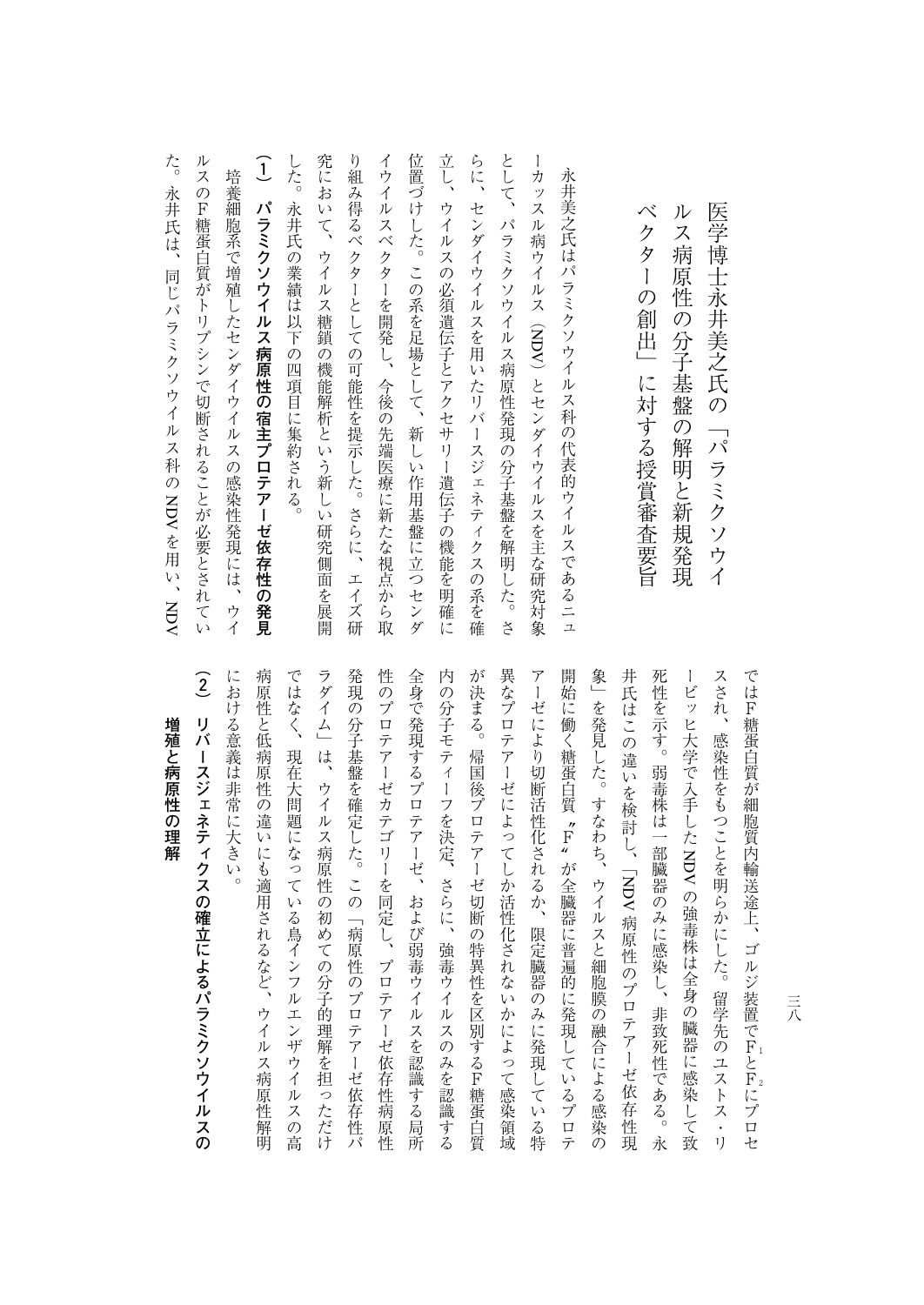| 永井氏は、<br>センダイウイルス<br>・リバースジェネティクスの成果を                                  |
|------------------------------------------------------------------------|
| ル<br>スベクター」の創出                                                         |
| $\widehat{3}$<br>遺伝毒<br>性<br>$\sigma$<br>ない高発現細胞質 RNA ベクター「センダイウイ      |
| 画期的<br>である。                                                            |
| 新た<br>な接点を拓くという今日の学問的潮流を生む契機となった点で                                     |
| お<br>いてもアクセサリー遺伝子を焦点にし、ウイルス学と免疫学との                                     |
| ことを発見した。<br>以上の成果は、<br>他のパラミクソウイル<br>$\overline{\lambda}$<br>の<br>)研究に |
| への<br>拮抗と IRF3に依存するが未解明の自然免疫系への拮抗<br>ににあ<br>$\overline{\mathcal{L}}$   |
| め<br>て証明した。その機能の核心は、それぞれ、インターフェ<br>$\Box$<br>$\mathcal{V}$<br>.<br>系   |
| の<br>病原性発現においては決定的に重要な役割を担うことを世界で初                                     |
| いずれも培養細胞内の増殖においては必須ではないが、<br>個体レベル                                     |
| あり、<br>その機能も謎に包まれていた二個のアクセサリー遺伝子は、                                     |
| た。<br>とくに、ウイルス増殖にとって必須ではないという位置づけに                                     |
| して、<br>パラミクソウイルス学における積年の課題を次々と決着させ                                     |
| 類ない高効率でウイルスを回収する系を確立した。この技術を駆使                                         |
| た。<br>永井氏はセンダイウイルスを用い、早期に、<br>国際的にみても比                                 |
| に変換し、再びウイルスとして回収する技術は新しい課題であっ                                          |
| イルスでは、リバ<br>ースジェネティクスの基盤となる RNAを DNA                                   |
| パラミクソウイルスをはじめ、<br>マイナス鎖 RNA ゲノムをもつウ                                    |

従来のウイルスベクターとは異なる遺伝毒性のない高発現細胞質 永井氏は、センダイウイルス・リバースジェネティクスの成果を

従来のウイルスベクターとは異なる遺伝毒性のない高発現細胞質

産、 RNA ベクター「センダイウイルスベクター」の創出へと発展させ (4) エイズウイルス糖鎖の網羅的解析 を前提とした日米共同研究の開始に至ったことは特筆に値する。 競争のなかで、最も有望視されるワクチン手法を提案し、臨床試験 実性を持つに至った。とくに、困難を極めるエイズワクチンの開発 の応用のための数多くの独自で、有望な開発が進み、臨床応用が現 た。高効率で安全性の高いベクター設計が急速に進展し、蛋白質生 **(4)エイズウイルス糖鎖の網羅的解析** を前提とした日米共同研究の開始に至ったことは特筆に値する。 、最も有望視されるワクチン手法を提案し、最も有望視されるワクチン手法を提案し、最も有望視されるワクチン手法を提案し、最も有望視されるワクチン手法を提案し、最も有望視されるワクチン手法を提案し、最も有望 実性を持つに至った。とくに、困難を極めるエイズワクチンの開発 の応用のための数多くの結果が提供されている。 こうしゃ こうしゅう あいしょう こうしゅう あいしゃ こうしゅう こうしゅう こうしゅう こうしゅう こうしゅう こうしゅう こうしゅう こうしゅう こうしゅう こうしゅう 産、遺伝毒性のない遺伝子治療、がん治療、エイズワクチンなどへ た。高効率で安全性の高いベクター設計が急速に進展し、蛋白質生 パラミクソウイルスなど他のウイルスエンベロープ蛋白質は高々 遺伝毒性のない遺伝子治療、がん治療、エイズワクチンなどへ パラミクソウイルス はっきゅうしゅぎ しゅうしゅう しゅうしゅう しゅうしゅう しゅうしゅう しゅうしゅうしゅう しゅうしゅうしゅうしゅうしゅ ヘクター しゅうしゅう しゅうしゅう しゅうしゅう しゅうしゅう しゅうしゅう しゅうしゅう しゅうしゅう しゅうしゅう しゅうしゅうしゅ

 $\zeta$ 新たなワクチンデザインに示唆を与えるものとして高く評価され ロープ蛋白質の構造と機能の研究に新たな方向性を提示し、かつ、 れは、蛋白質骨格のみに集中しがちであったエイズウイルスエンベ ウイルスに対して宿主免疫応答が変化することを明らかにした。こ 製し、ウイルス感染能成立に必要な糖鎖や、複数の糖鎖を欠失した エイズウイルス糖鎖欠失変異感染性 cDNA クローンのパネルを作 数個の糖鎖を持つに過ぎないが、エイズウイルスエンベロープ蛋白 新たなワクチンデザインに示唆を与えるものとして高く評価され ロープス ロープ エネー・エネー エネー・エネー エネー・エネー エネー・エネー エネー・エネー エネー・エネー しゅうしゅう こうしゅう こうしゅう こうしゅう こうしゅう れは、蛋白質骨格のみに集中しがちであったエイズウイルスエンベ ウイルスに対して宿主保安に対して宿主保安に対して宿主保安に対して宿主保安に対して宿主保安に対して宿主保安に対して宿主保安に対して宿主保安に対して宿主保安に対して宿主保安に対して宿主保安に対して宿主保安 ついて、ウイルス感染能成立に多くの種類を欠失した。 こうしゅう こうしゅう こうしゅう こうしゅう こうしゅう こうしゅうしゅ エイズウイルス糖鎖欠失変異感染性質gp120オンター はんしゅう エイズウイルスエンベローズ しゅうしゅう こうしゅう こうしゅう こうしゅう こうしゅう こうしゅう こうしゅう こうしゅう こうしゅう こうしゅう もの様には「ことに着る」とは「ことに着る」とは「ことに着る」ということによるようになるのは、「ことに着る」ということによるようになるのは、「ことにはある」ということによるようになるのは、「ことにはある クローンのパネルを作

子的理解を促すという形で世界のウイルス研究をリードした。さら 子の理解を促すことができる (1) このこと スポーツ (1) このこと スポーツ (1) このこと スポーツ (1) このこと スポーツ (1) このこと このこと (1) このこと (1) このこと (1) このこと (1) このこと (1) このこと (1) このこと (1) このこと (1) このこと (1) このこと (1) このこと (1) このこと (1) 以上、永井氏は、三十余年にわたり、複雑かつ高次の病原性の分 上、永井氏は、三十余年にわたり、複雑かつ高次の病原性の分

三元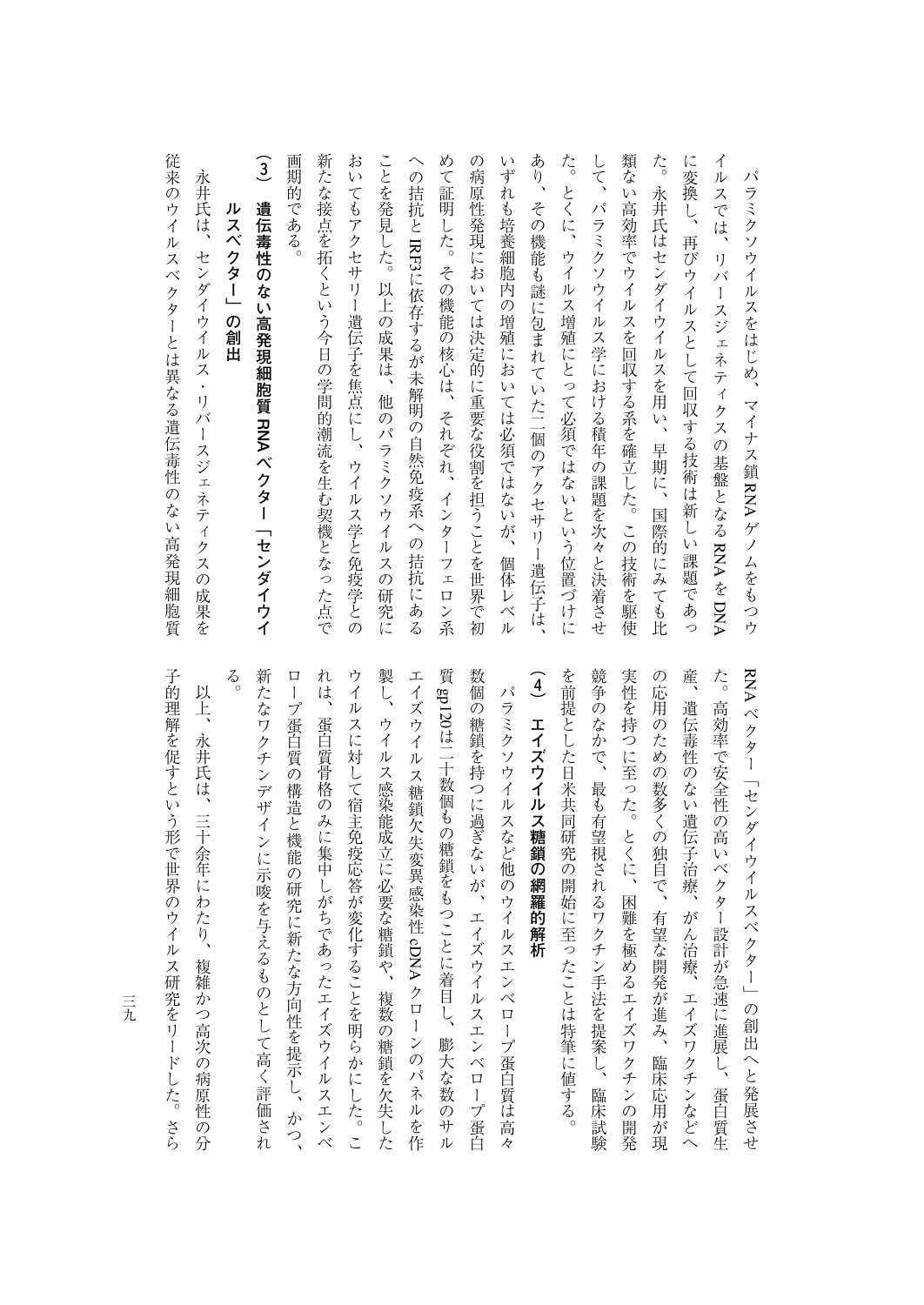に

**注**

- 1. NAGAI $Y. (1993)$ . Protease-dependent virus tropism and pathogenicity . *Trends Microbiol.* **1**, 81-87.
- 2. NAGAIY. (1999). Paramyxovirus replication and pathogenesis . Reverse genetics transforms understanding. *Rev. Med. Virol.* **9**, 83-99.
- 3. NAGAI Y, Kato A. (2004). Accessory genes<u>ຊ</u> the *Paramyxoviridae,* a large family $\mathbf{a}$  nonsegmented negative-strand RNA viruses, as a focus of active investigation $\mathsf{\acute{e}}$  reverse genetics. *Curr. Top. Microbiol. Immunol.* **283**, 197- 248.
- 4. NAGAI $\preceq$  Inoue $\mathbb{X}$  Iida A, Zhu Y-F, Hasegawa M, Kato A, Matano T. In "Viral Sendai virus engineering: From reverse genetics to vector development (2007).  *Expression Vectors*  $\widehat{\texttt{R}}$  Hefferon ed.)", pp. 123-146, *Research Signpost, Transworld Research Network,* Karela.

- **.**  NAGAI Y, Klenk H-D, RottR. (1976). Proteolytic cleavage<u>ຊ</u> the viral *Virology* glycoproteins and its significance for the virulence of Newcastle disease virus. **72**, 494-508.
- 2. NAGAI Y, Klenk H-D. (1977). Activation of precursors $\overline{\sigma}$  both glycoproteins ቧ Newcastle disease virus $\mathsf s$  proteolytic cleavage. *Virology* **77**, 125-134.
- 3. Toyoda T, Sakaguchi T, Imai K, Inocencio NM, Gotoh B, HamaguchiM,

NAGAI Y. (1987). Structural comparison<u>ຊ</u> the cleavage-activation site<u>ຊ</u> the fusion glycoprotein between virulent and avirulent strains of Newcastle disease virus. *Virology* **158**, 242-247.

- 4. Gotoh B, Ogasawara T, Toyoda T, Inocencio NM, Hamaguchi $\mathbb{X}$  NAGAI Y. (1990 ). An endoprotease homologous to the blood clotting factor X as a determinant<u>ຊ</u> viral tropism in chick embryo. *EMBO J.* **9**, 4189-4195.
- Ogasawara T, Gotoh B, Suzuki H, Asaka J, Shimokata K, Rott R, NAGAI Y. (1992). Expression of factor Xa and its significance for the determination of paramyxovirus tropism in the chick embryo. *EMBO J.* **11**, 467-472.

5.

6.

- Ohnishi Y, Shioda T, Nakayama K, Iwata S, Gotoh B, Hamaguchi $\mathbb{X}$  NAGAI Y. (1994). A furin-defective cell line is able $\overline{\sigma}$  process correctly the gp160 of human immunodeficiency virus type 1. *J. Virol.* **68**, 4075-4079.
- 7. Kato A, Sakai Y, Shioda T, Kondo T, Nakanishi $\mathbf{N}$  NAGAI $Y.$  (1996). with negative or positive sense. Initiation of Sendai virus multiplication from transfected viral cDNA or RNA *Genes Cells* **1**, 569-579.
- 8. KatoA, Kiyotani K, Sakai Y , Yoshida T , NAGAI $Y$ . (1997). The viral pathogenesis. paramyxovirus, Sendai virus, $\prec$  protein encodes a luxury function required for *EMBO J.* **16**, 578-587.
- 9. $\mathbb{R}$  D, Shioda T, Kato A, Hasan MK, Sakai Y, NAGAI Y. (1997). Sendai virus -based expression 요, HIV-1 gp120: reinforcement by the $\lesssim$  version. *Genes Cells* **2**, 457-466.
- 10.Kurotani A, Kiyotani K, Kato A, Shioda T, Sakai Y, Mizumoto K, Yoshida T, an dgene products but silencing their expression severely impairs viral replication NAGAI Y. (1998). The Sendai virus C proteins are categorically nonessential pathogenesis. *Genes Cells* **3**, 111-124.
- 11. Ohgimoto S, Shioda T, Mori K, Nakayama EE, Hu H, NAGAI Y. (1998). infectivity and removal<u>ຊ</u> m ultipleLocation specific, unequal contribution of the N-glycans in SIV gp120 $\overline{\sigma}$  viral glycans without disturbing infectivity. *J.*